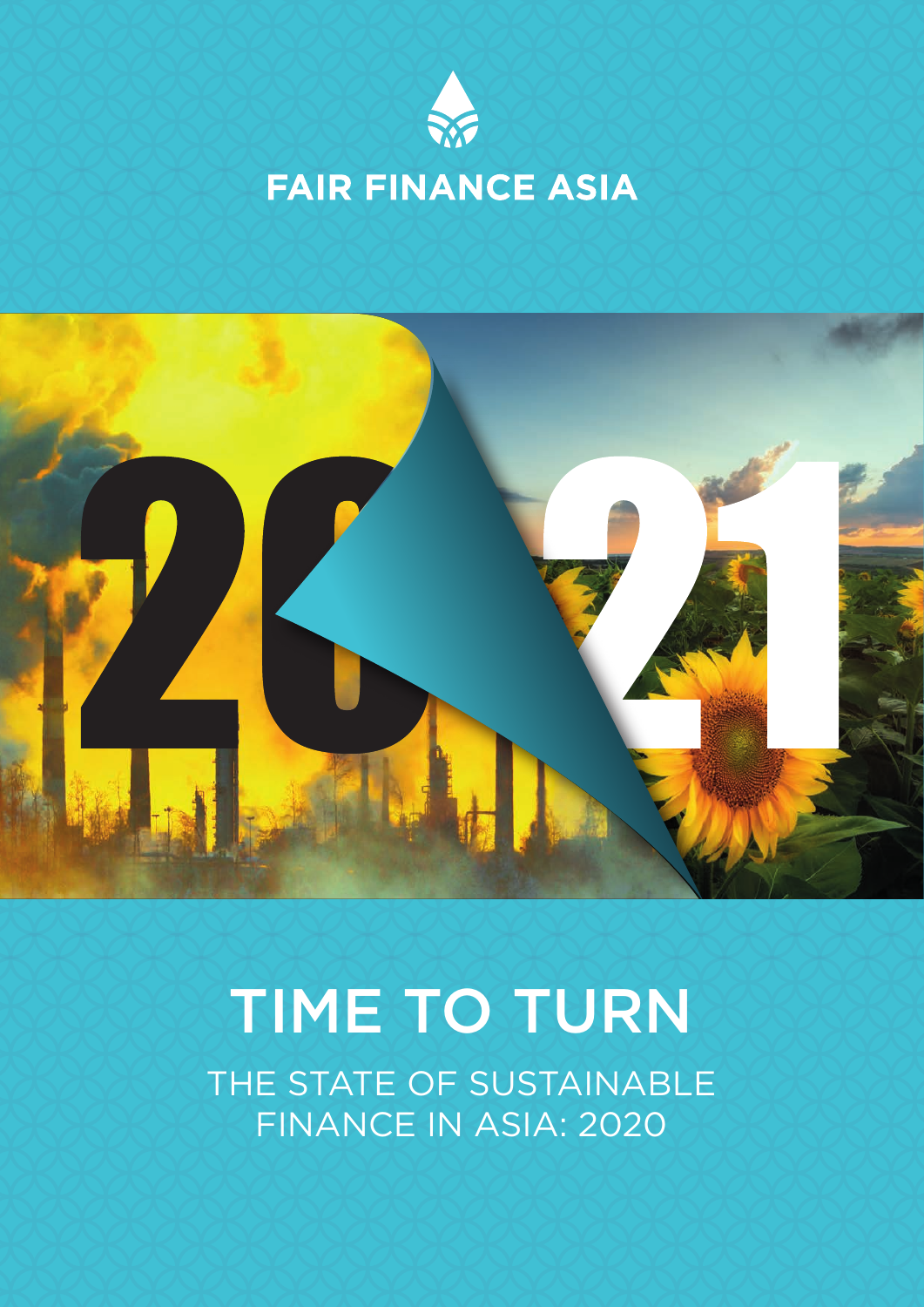## **CONTENTS**

| <b>INTRODUCTION</b>                         |    |
|---------------------------------------------|----|
| <b>REASONS FOR CONCERN AND OPTIMISM</b>     | 3  |
| FINANCIAL FLOWS IN ASIA'S HIGH-RISK SECTORS | 5  |
| THE REGULATORY AND POLICY LANDSCAPE         |    |
| HOW CAN FFA CONTRIBUTE?                     | 10 |
| RECOMMENDATIONS FOR MOVING FORWARD          | 13 |

#### ABOUT FAIR FINANCE ASIA

Fair Finance Asia (FFA) is a regional network of Asian civil society organisations that are committed to ensuring that the business decisions and funding strategies of financial institutions in the region respect the social and environmental well-being of the communities in which they operate. Seven countries within the region are a part of the FFA: Cambodia, Japan, India, Indonesia, The Philippines, Thailand and Vietnam.

Fair Finance Asia is part of Fair Finance International, which is a global network of over 70 CSOs active in 14 countries. As an Oxfamadministered program, FFA also works more broadly with Oxfam's regional CSO networks on cross-cutting themes that are relevant to sustainable finance, such as gender and human rights.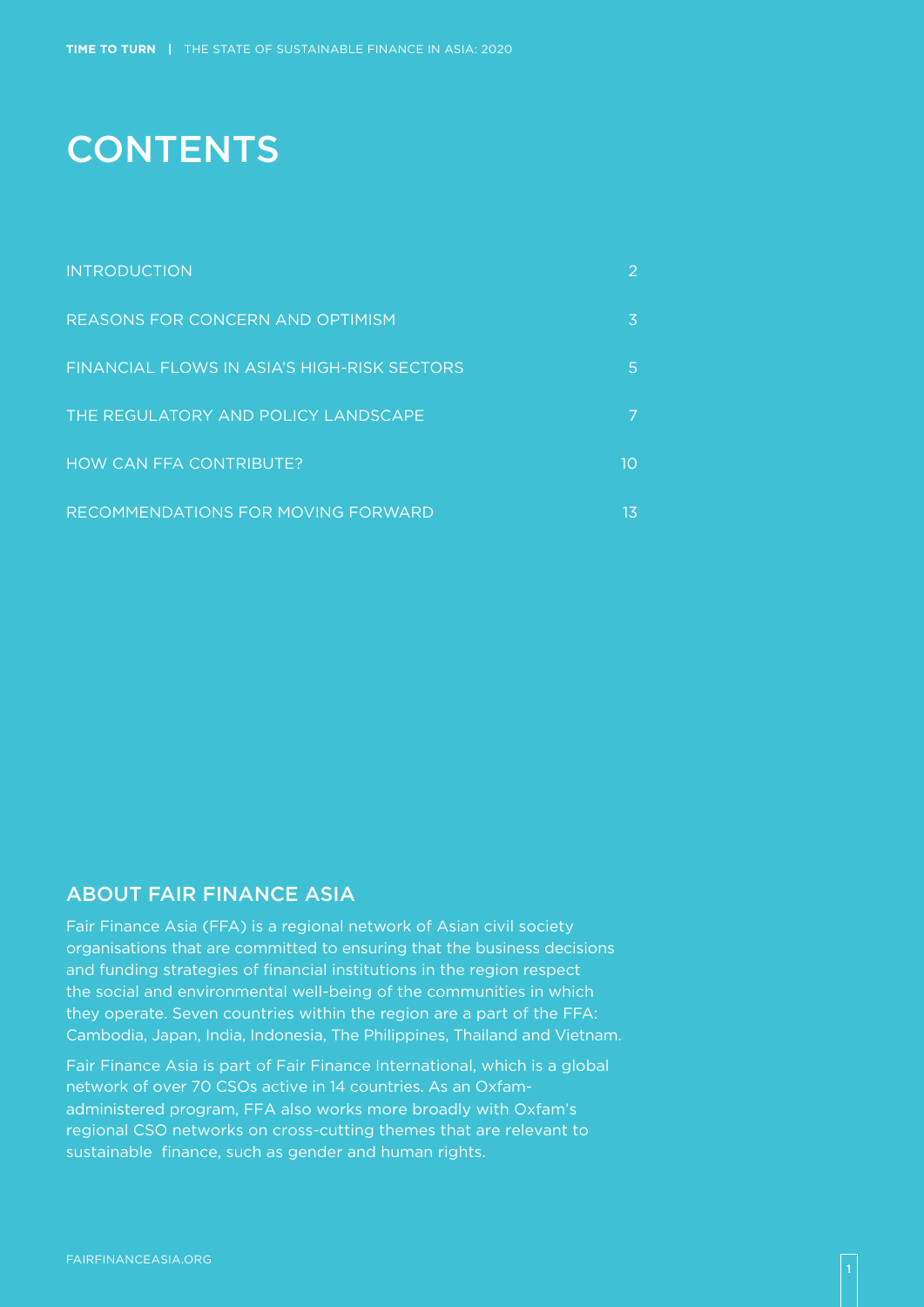## INTRODUCTION

Financial institutions play a critical role in populations' social and environmental welfare through their decisions to fund companies that can have positive and negative impacts on communities' lives. This is particularly true in Asia, which is not only home to 60% of the world's population, but also the engine of global economic growth and consequently a major market for financial institutions.

Funding businesses that operate in a socially and environmentally responsible manner has massive benefits for all, including economic and employment gains, as we show in this report. However, as we also show, the direction and speed of travel in Asia isn't encouraging. This is most evident in the region's extremely slow progress towards the 17 Sustainable Development Goals (SDGs) – measures of social, environmental and economic sustainability that are heavily influenced by companies and the financial institutions that fund them.

#### The direction and speed of travel in Asia isn't encouraging.

Greenhouse gas emissions, deforestation, human and labour rights abuses, and other issues, all remain significant problems, particularly in high-risk sectors such as energy, agribusiness and infrastructure. And, in the near term, those problems could get worse as companies and their funders in Asia try to recover in the wake of COVID's impacts, particularly as they face pressures on their loan portfolios, possibly turning a blind eye to social and environmental violations.

Financial regulators need to step up to the plate and establish mandatory requirements for financial institutions to assess, and publicly report on, the environmental and social risks of the companies they fund. This is especially important in Asia, where banks have no binding obligations. Although some financial institutions are voluntarily moving in this direction, their approaches differ in both rigour and comparability. A consistently applied approach for all institutions across the region is necessary, especially as a high proportion of funding for business is cross-border. Recommendations for moving forward can be found at the end of this report.

#### Financial regulators need to step up to the plate.

This 'state of sustainable finance in Asia' report is FFA's first, so we are conscious that there is room for improvement and would welcome any suggestions for strengthening it in the coming year. In the meantime, we hope you find it useful in the drive to develop a more social and environmentally responsible financial sector, which is in everyone's interest.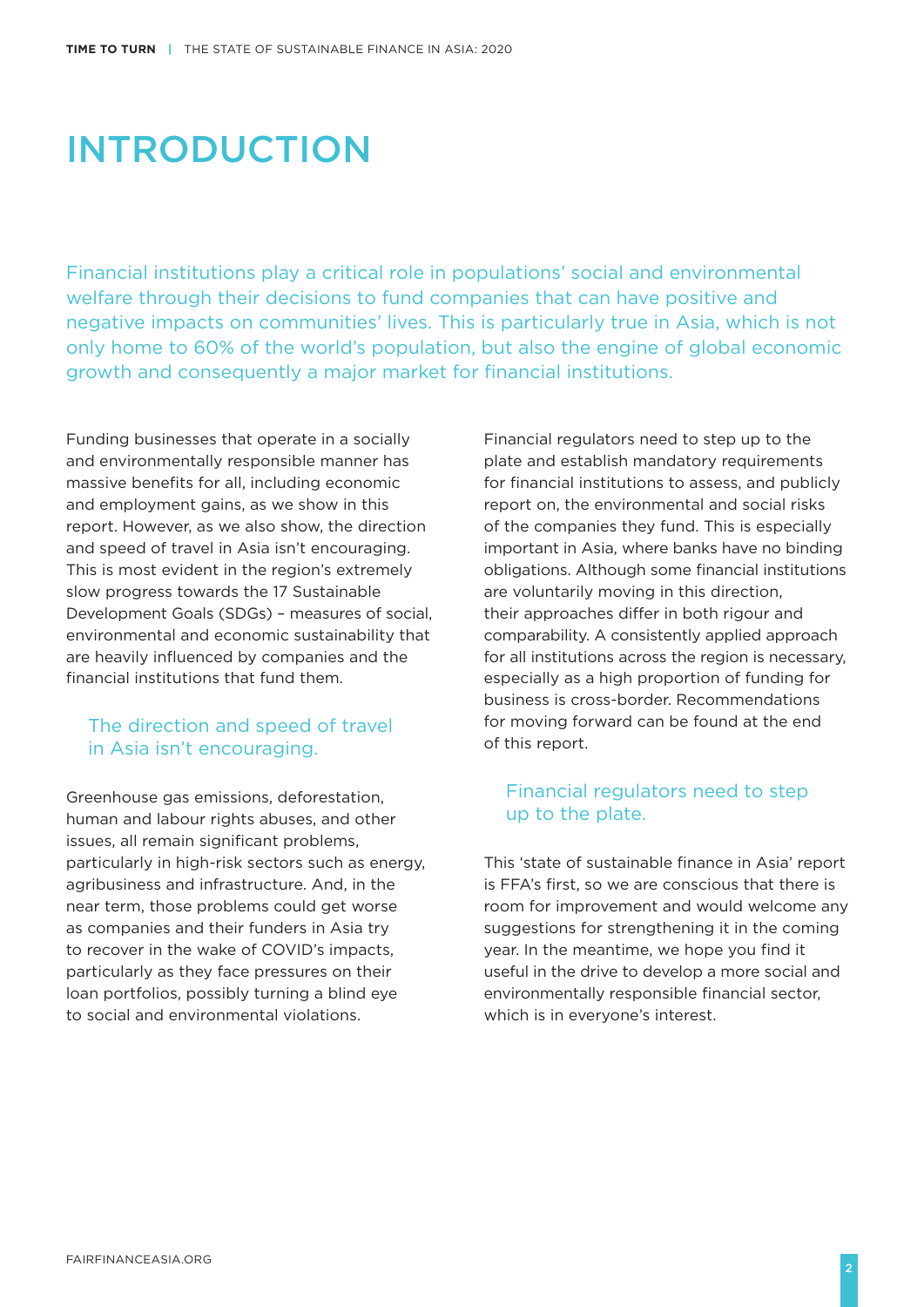## REASONS FOR CONCERN AND OPTIMISM

Financial institutions have the potential to generate significantly more economic and social value in Asia by funding businesses that are aligned with the SDGs. Unfortunately, the region is a long way off that point, as we highlighted in our FFA-SOMO report, *Asia's Dystopian Future? – Why Banks Need To Put Sustainable Finance Clearly In Their Sights*.

#### WORRYING DEVELOPMENTS

#### An SDG shortfall



# **37**

of the 57 SDG targets are unlikely to be achieved in Asia by 2030, with no progress in protecting the oceans and forests, reducing inequality or climate action. Globally, an extra \$3 trillion each year is needed in developing countries to hit the targets.

Approximately **25%** of the land is now in a degraded state in Central and Southern Asia due to pollution and inappropriate agricultural practices.

An estimated 60 million children in South Asia are in child labour, mainly in agriculture.

Climate crisis



**40%**

of the of the world's greenhouse gas emissions are produced by just three Asian countries, including two FFA countries: China (30%), India (7.2%) and Japan (2.7%)

An additional **\$3 trillion** of green investment is needed in ASEAN countries between 2016 and 2030 for them to achieve their commitments under the Paris Agreement on climate change.



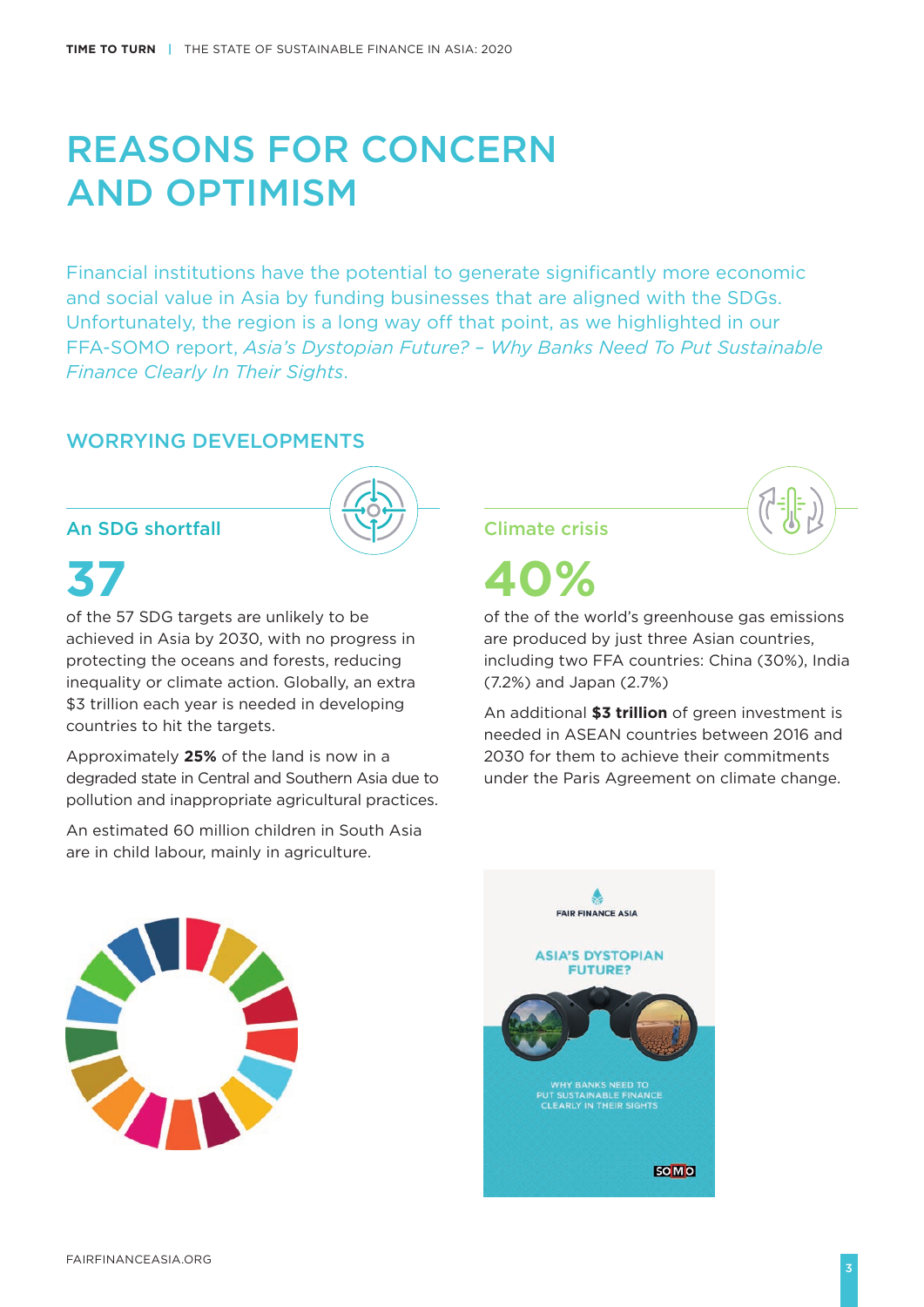## REASONS FOR CONCERN AND OPTIMISM (continued)

#### WORRYING DEVELOPMENTS

#### COVID's complications

Pre-COVID, UNESCAP estimated that the GDP of the Asia-Pacific region could decline by **3.3%** from current levels by 2050 if countries do not abandon their business-as-usual approach to growth.

Due to COVID, real GDP in FFA's seven countries is estimated to shrink by **1%** to **2.2%** in 2020, reducing government's fiscal space for sustainable development initiatives. Moreover, the extra financial resources needed to fill the poverty gap and to get people out of poverty are estimated to increase by 60%.



#### GROUNDS FOR OPTIMISM



# **\$5 trillion**

of extra business and an additional 230 million jobs could be created in Asia Pacific if financial institutions fund SDG-aligned companies

**68%** of private equity investors in Asia Pacific say that they're seeking investments that have positive social and environmental impact, alongside financial returns.

Support for sustainable finance

# **94%**

of staff in central banks and monetary authorities surveyed in South East Asia said that their institutions should encourage low-carbon financing and green initiatives. However, only **22%** said they had mandates to support those types of investments.

There are encouraging signs that some funders, such as Japan's Mizuho and the Philippines' RCBC, are agreeing to lessening their coal financing, Several Asian countries have also made net-zero commitments, such as China, Japan and South Korea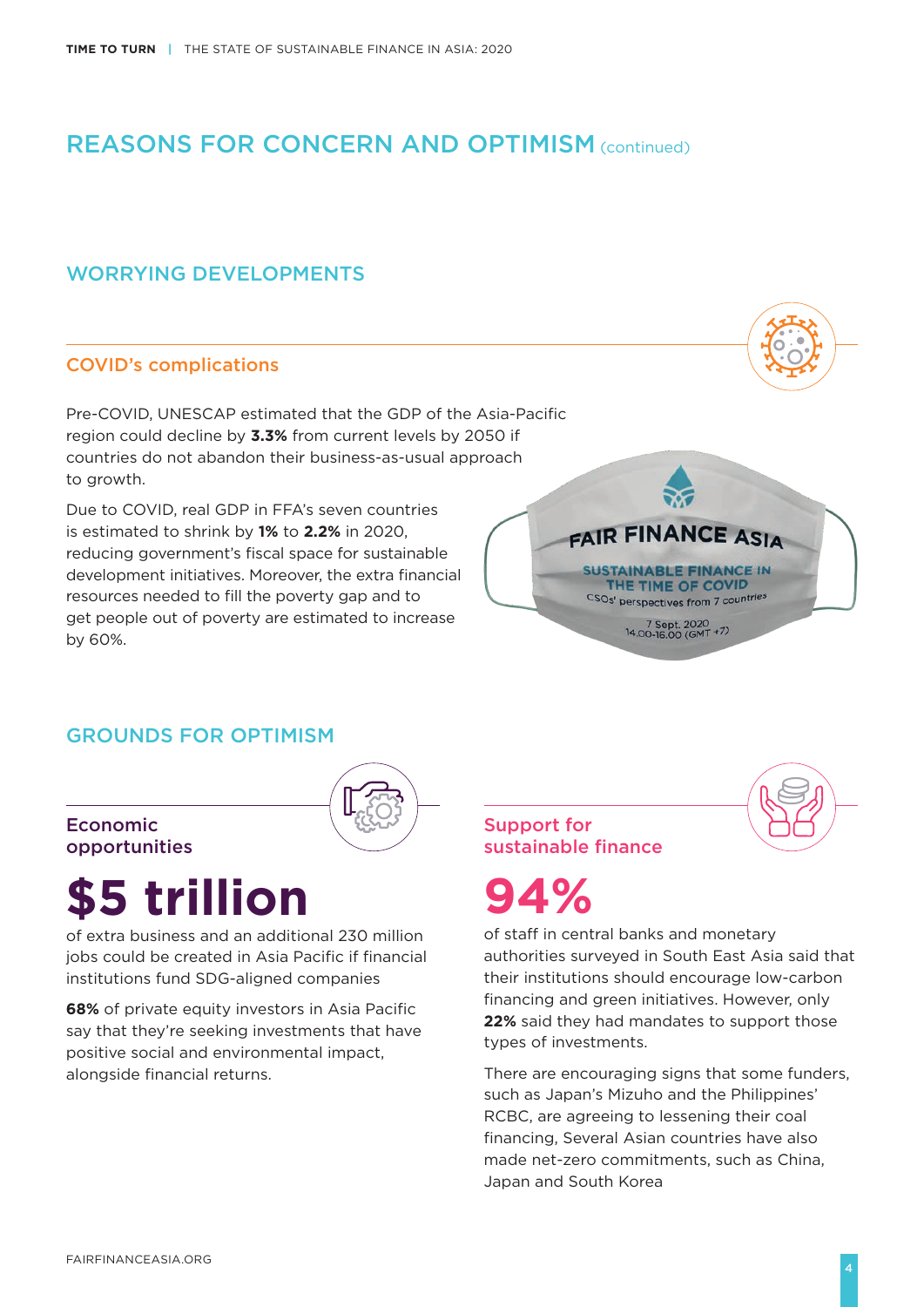## FINANCIAL FLOWS IN HIGH-RISK SECTORS

To determine a sustainable way forward, it's important to understand Asia's financial flows, particularly who funds sectors that are most at risk of social and environmental abuses. Due to the scale and complexity of financial markets, this is essential to prioritise and focus on particular areas.

FFA commissioned research into this issue. Below we summarise some of the key findings from the study.

#### A complex web

There's a complex web of cross-border funding, underlining the need for a regional approach to regulating how banks deploy their finance. All FFA countries invest in their peers to varying degrees, with the exception of Cambodia.

Three countries are especially active in cross-border finance – Japan, Thailand and India.

|                    | <b>Agribusiness</b>            | <u>SS</u><br>⁄⊗`<br><b>Fossil fuels</b> | $\tau_{\rm IIP}$<br>$\sqrt{2\pi}$<br>Infrastructure | <b>Power</b>                                                           |
|--------------------|--------------------------------|-----------------------------------------|-----------------------------------------------------|------------------------------------------------------------------------|
| <b>Japan</b>       | $\bullet\bullet\bullet\bullet$ | $\bullet\bullet\bullet\bullet$          | $\bullet\bullet\bullet\bullet$                      | $\bullet\bullet\bullet\bullet$                                         |
| <b>India</b>       |                                | $\bullet\bullet\bullet\bullet$          |                                                     |                                                                        |
| Indonesia          | $\bullet$                      | $\bullet$                               |                                                     |                                                                        |
| <b>Thailand</b>    | $\bullet$                      | $\bullet\bullet\bullet$                 | $\bullet$                                           | $\begin{array}{ccc} \bullet & \bullet & \bullet & \bullet \end{array}$ |
| <b>Philippines</b> | $\bullet\bullet\bullet$        | $\bullet\bullet\bullet$                 |                                                     |                                                                        |
| <b>Vietnam</b>     | $\bullet$                      |                                         |                                                     |                                                                        |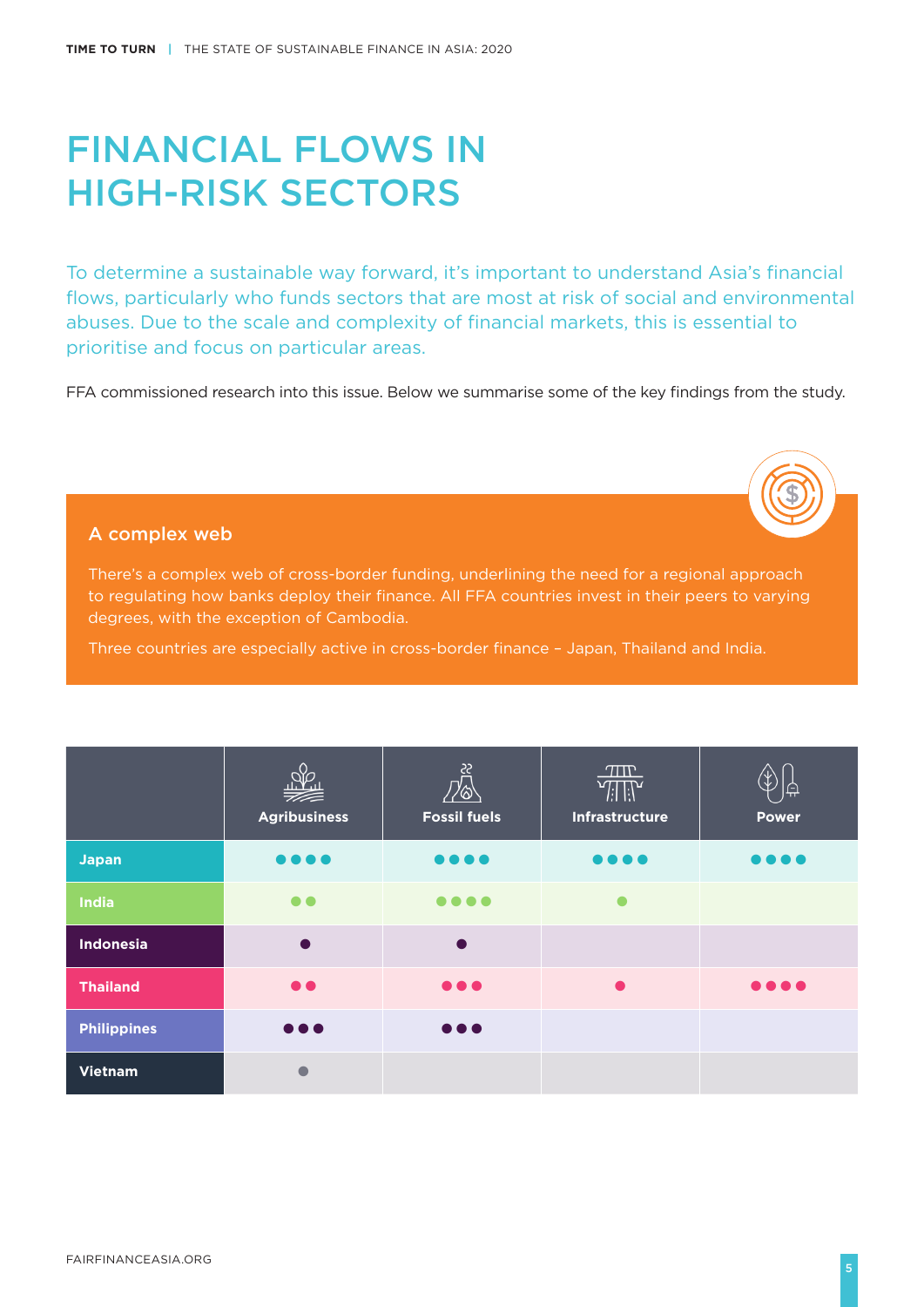### FINANCIAL FLOWS IN HIGH-RISK SECTORS (continued)

#### High stakes

# **\$550 billion+**

of funding is provided by banks to four sectors in Asia that are prone to social and environmental abuse – energy, agribusiness, power and infrastructure, with Japanese banks the biggest funders.

Japanese financial institutions account for **74%** of the \$225bn funding for fossil fuels amongst all FFA countries, and funds this sector in five of the six other FFA countries.

#### Little social and environmental screening

# **70-90%**

assessed against social and environmental criteria, and so potentially damaging local communities.

On average, the scores for key measures of social and environmental compliance particularly for climate change (4%), rights (13%).

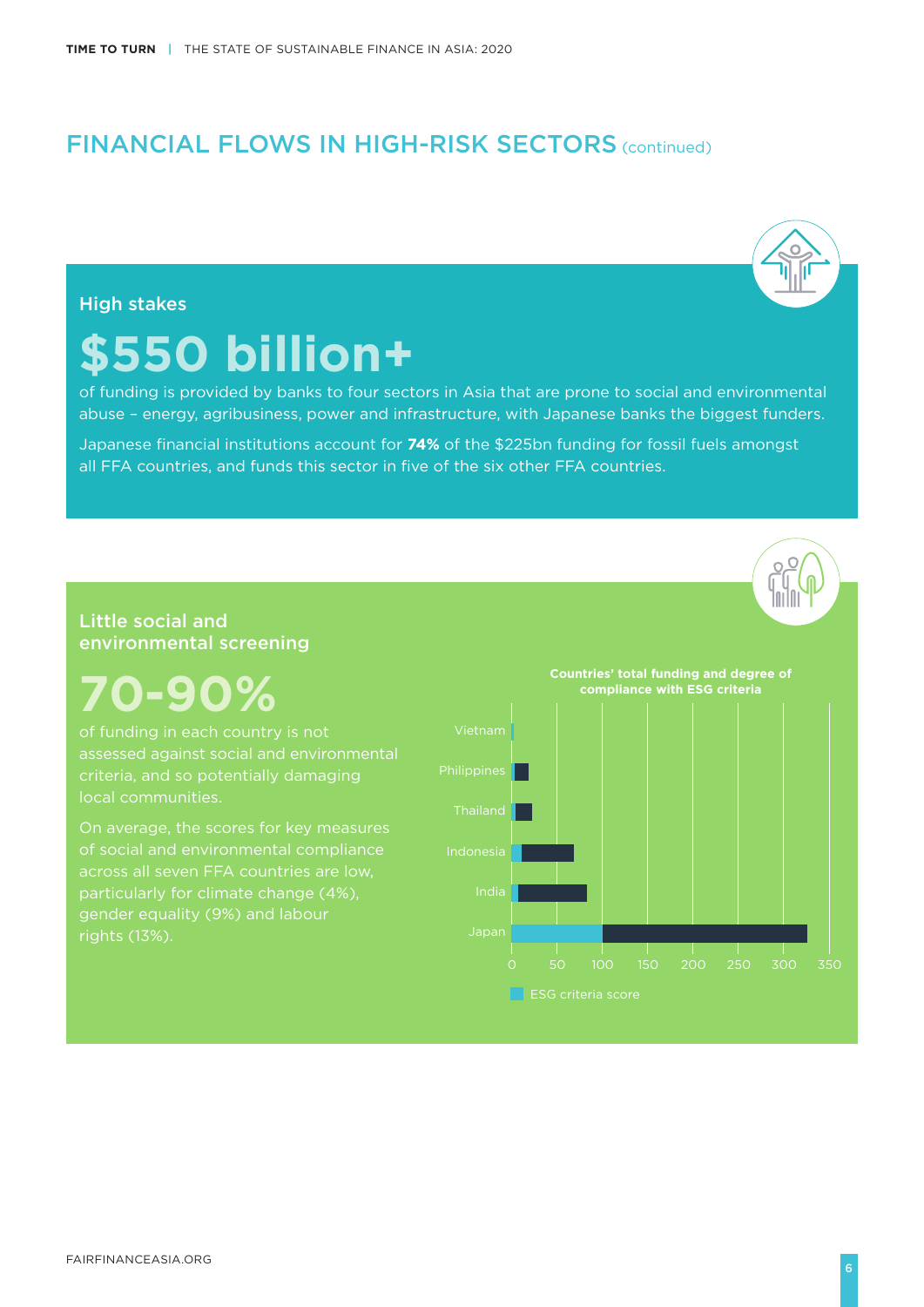## THE REGULATORY AND POLICY LANDSCAPE

#### NATIONAL INITIATIVES AMONG FFA COUNTRIES

#### **JAPAN**

- The Government of Japan established an '**SDGs Promotion Headquarters**' in 2016 to oversee the implementation of the SDGs among relevant government bodies.
- The Ministry of Environment, Ministry of Economy, Trade, and Industry, and the Japan Financial Services Authority, have supported a variety of sustainable finance initiatives, including supporting **climate-related disclosures** as part of the recommendations of the Taskforce on Climaterelated Financial Disclosures (TCFD).
- The country launched a **National Action Plan on Business and Human Rights**, facilitated by the International Labour Organization (ILO) and involving a broad range of stakeholders, including Government Pension Investment Fund (GPIF).
- Japan is one of 49 governments to set up a **National Contact Point (NCP) for Responsible Business Conduct (RBC)**, which promotes the OECD Guidelines for Multinational Enterprises.

#### **INDIA**

- India's Ministry of Corporate Affairs published the **National Guidelines on Responsible Business Conduct** in 2019.
- The country's top 1,000 listed companies by market capitalization are required to file **responsible business reports**.
- The country is also developing a **National Action Plan on Business and Human Rights**.
- In addition, India was a founding member of the International Sustainable Finance Platform with IFC.

There have been positive regulatory and policy developments at a national level to support 'sustainable finance', but these have tended to be piecemeal, without any regional coherence that addresses the cross-border nature of financing businesses. Although there are regional initiatives that promote sustainable finance, they lack the 'teeth' to transform their advice into a reality.

#### **THAILAND**

- The Government of Thailand launched a **National Action Plan on Business and Human Rights** in 2019.
- The Thai Bankers' Association issued **Responsible Lending Guidelines** in August 2019, based on international standards and guidelines.
- The Bank of Thailand signed a **Memorandum of Understanding with the IFC** in November 2019, acknowledging the importance of integrating ESG criteria into the financial sector.

#### **PHILIPPINES**

- In 2019, the Philippine Securities and Exchange Commission (SEC) mandated publicly listed **companies to submit a sustainability report**, as part of their annual reporting, with a focus on economic, environmental and social topics.
- SEC also produced **guidelines on the issuance of social and sustainability bonds** in line with the standards of the Association of Southeast Asian Nations (ASEAN).
- The Central Bank of the Philippines (BSP) recently released a **Sustainable Finance Framework**, requiring Philippine financial institutions to embed environmental, social and governance principles into their organisation, and to set up a risk management framework.

#### **VIETNAM**

- In 2015, the State Bank of Vietnam (SBV) issued a **Directive on Promoting Green Credit Growth and Environmental and Social Risks Management** in Credit Granting Activities.
- The Central Cank of Vietnam introduced the **green bank development programme**, setting objectives for lending to green industries, encouraging green practices among clients and incorporating environmental and social risks into banks' internal regulations.

#### **INDONESIA**

- In 2017, OJK also established **Regulations on Application of Sustainable Finance**, requiring financial institutions to submit an annual plan as well as a sustainability report.
- The Ministry of Agriculture implemented the **Indonesian Sustainable Palm Oil (ISPO) certification** system in 2011.
- Indonesia also started to develop a **National Action Plan on Business and Human Rights** in 2019.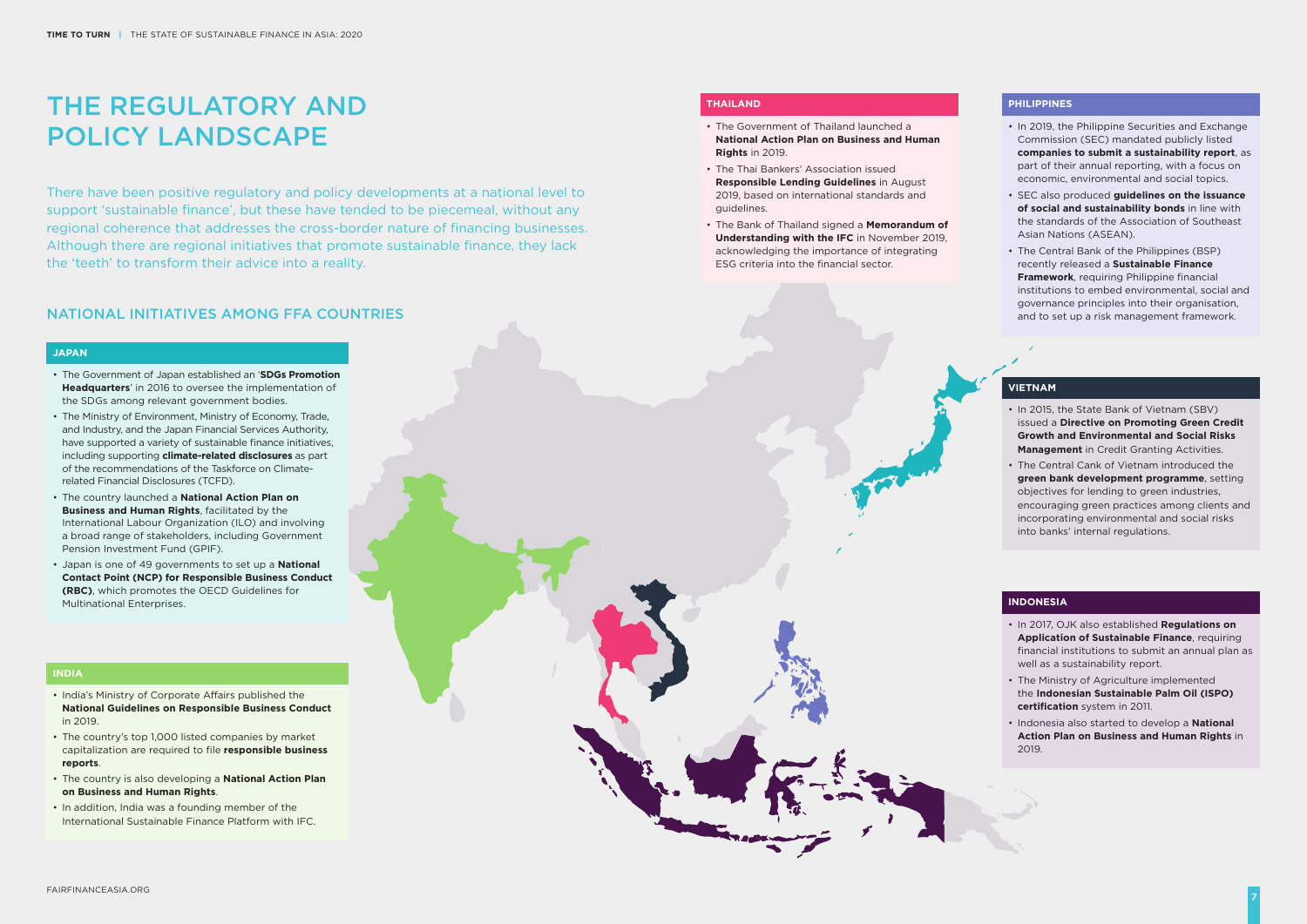## THE REGULATORY AND POLICY LANDSCAPE (continued)

#### **Memberships of bank supervisory and regulatory authorities of FFA-Plus countries in international alliances of regulators working on sustainable banking and finance**

| <b>Country</b><br>and<br>authority | <b>Sustainable</b><br><b>Banking</b><br><b>Network</b><br>(SBN) | <b>Network</b><br>on<br><b>Greening</b><br>the<br><b>Financial</b><br><b>Sector</b><br>(NGFS) | <b>Financial</b><br><b>Stability</b><br><b>Board</b><br>(FSB) | <b>Basel</b><br><b>Committee</b><br>on Banking<br><b>Supervision</b><br>(BCBS) | <b>Coalition</b><br>of Finance<br><b>Ministers</b><br>for<br><b>Climate</b><br><b>Action</b> | <b>International</b><br><b>Platform on</b><br>sustainable<br>finance<br>(serviced by<br>the EC) | <b>Issuance of</b><br>official national<br>policies<br>guidelines,<br>principles or<br>roadmaps on<br>sustainable<br>finance |
|------------------------------------|-----------------------------------------------------------------|-----------------------------------------------------------------------------------------------|---------------------------------------------------------------|--------------------------------------------------------------------------------|----------------------------------------------------------------------------------------------|-------------------------------------------------------------------------------------------------|------------------------------------------------------------------------------------------------------------------------------|
| <b>China</b>                       | $\bullet$ and:<br>China<br><b>Banks</b><br>Association          | ●                                                                                             |                                                               |                                                                                |                                                                                              | $\bullet$                                                                                       |                                                                                                                              |
| <b>Japan</b>                       |                                                                 |                                                                                               |                                                               |                                                                                |                                                                                              |                                                                                                 |                                                                                                                              |
| <b>India</b>                       | Indian<br><b>Banks</b><br>Association                           |                                                                                               |                                                               |                                                                                |                                                                                              | $\bullet$                                                                                       | National<br>Voluntary<br>Guidelines for<br>Responsible<br>Financing<br>by the<br><b>Indian Banks</b><br>Association          |
| Indonesia                          |                                                                 |                                                                                               |                                                               |                                                                                |                                                                                              |                                                                                                 |                                                                                                                              |
| <b>Thailand</b>                    | Thai<br><b>Bankers</b><br>Association                           | ●                                                                                             |                                                               |                                                                                |                                                                                              |                                                                                                 | Sustainable<br><b>Banking</b><br>Guidelines<br>Respnsible<br>Lending by the<br>Thai Bankers<br>Association                   |
| <b>Philippines</b>                 |                                                                 |                                                                                               |                                                               |                                                                                |                                                                                              |                                                                                                 |                                                                                                                              |
| <b>Vietnam</b>                     | $\bullet$                                                       |                                                                                               |                                                               |                                                                                |                                                                                              |                                                                                                 |                                                                                                                              |
| <b>Cambodia</b>                    | Association<br>of Banks in<br>Cambodia                          |                                                                                               |                                                               |                                                                                |                                                                                              |                                                                                                 |                                                                                                                              |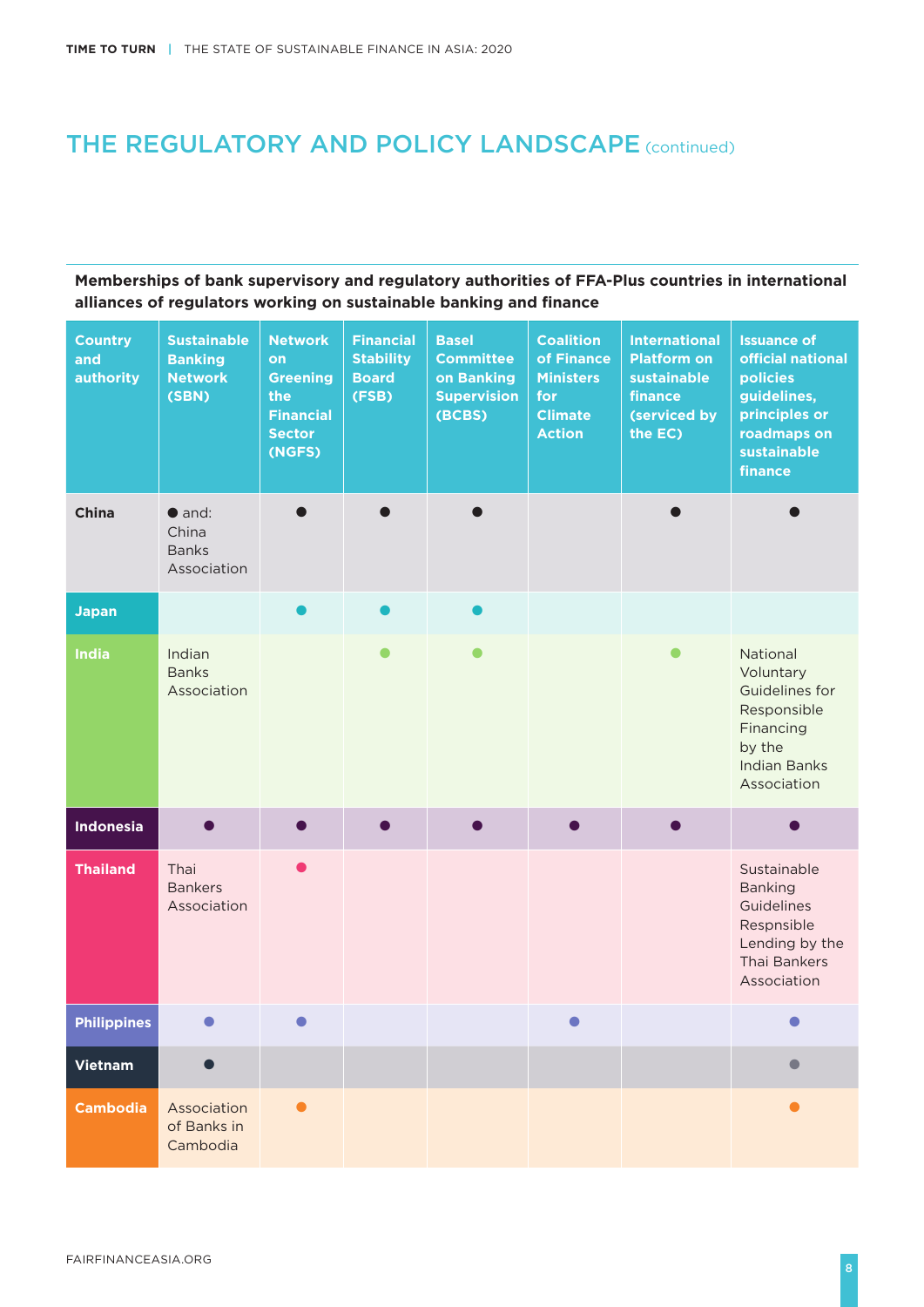### THE REGULATORY AND POLICY LANDSCAPE (continued)

#### REGIONAL INITIATIVES

- **The Association of Southeast Asian Nations (ASEAN)**, established in 1967 and with 10 member countries, has produced: an ASEAN Action Plan on Joint Response to Climate Change; the ASEAN Guidelines on Promoting Responsible Investment in Food, Agriculture and Forestry; and the ASEAN Green and Social Bond Standards.
- **The Sustainable Banking Network (SBN)** is a voluntary community of financial sector regulatory agencies and banking associations from emerging markets committed to promoting sustainable finance in line with international good practice.
- **The Network of Central Banks and Supervisors for Greening the Financial System**, was launched in 2017 to help the financial system manage the risks and mobilize capital for green and low-carbon investments in order to achieve the Paris agreement.
- **UN Principles of Responsible Banking** were launched and will be supported by a CSO advisory board.
- **The Alliance for Green Commercial Banks** was initiated by the IFC to bring together financial institutions, banking industry associations, research institutions, and innovative technology providers to work together to develop a community of green commercial banks.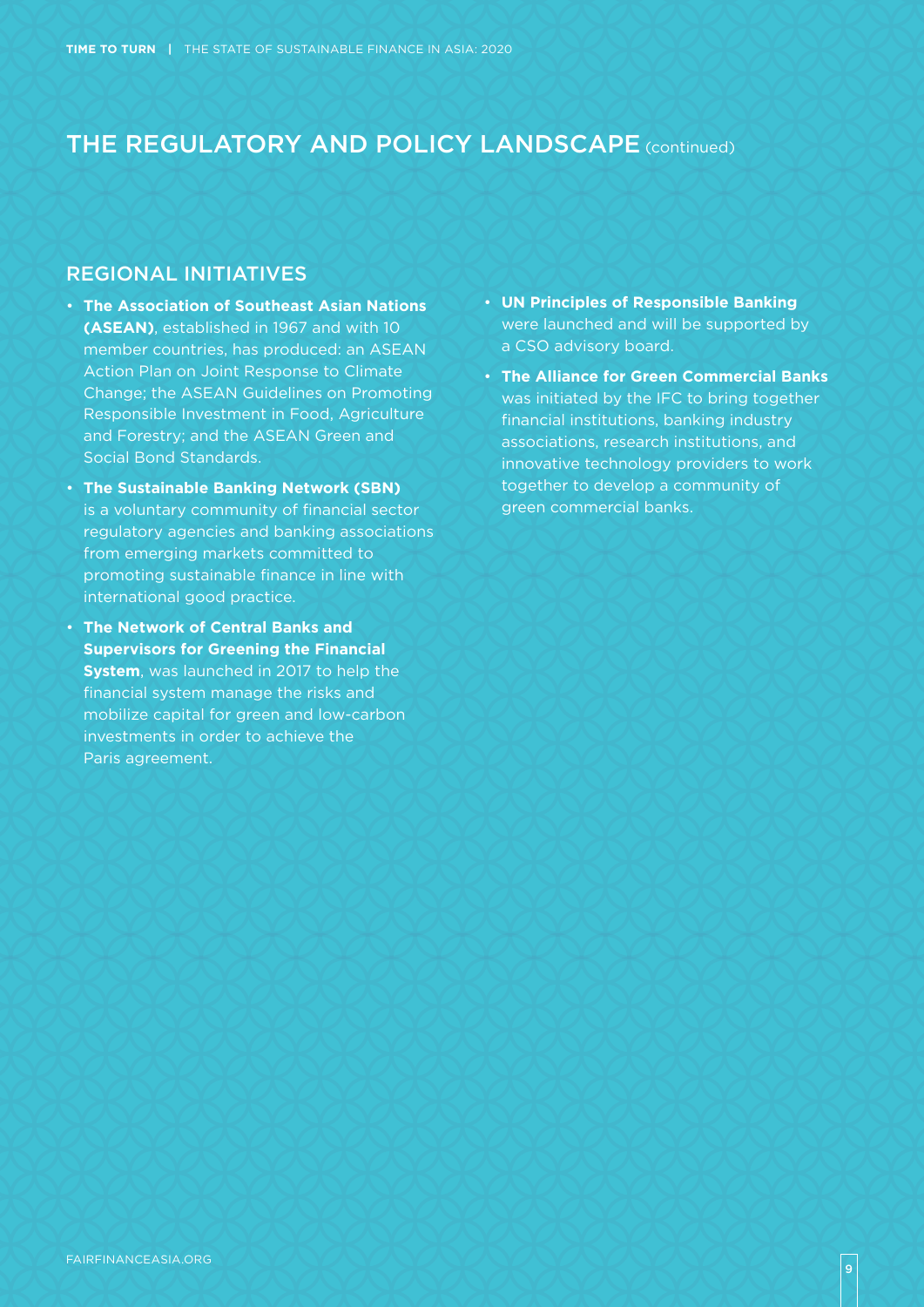# HOW CAN FFA CONTRIBUTE?

As a regional network of more than 70 civil society organizations in seven countries in Asia, FFA provides both a regional and grassroots national perspective. Working closely with our CSO partners and other organizations, we're helping to advance sustainable finance in the region in several ways.

#### PROVIDING EVIDENCE AND ADVOCACY

Financial institutions and their regulators need to make evidence-based decisions. FFA provides that evidence through commissioned research and policy analysis, as well as helping to elevate and shape the discussion through forums, blogs and other channels.

#### **Building the evidence base**

- Research by FFA and Profundo revealed the scale and complex flow of banks' funding between the seven countries currently covered by our partners in Asia
- The FFA-SOMO report, *Asia's Dystopian Future?*, highlighted the scale of the social, [environmental and economic problems that](https://fairfinanceasia.org/us/post/asia%E2%80%99s-dystopian-future)  Asia faces if it fails to embrace sustainable finance, and provided recommendations for banks and regulators.
- [Our partners in our seven countries assessed](https://fairfinanceasia.org/us/country-averages#what-are-the-9-esg-criteria/109)  and published banks' policies compliance with environmental, social and governance criteria. Two countries did this for the first time – Cambodia, the Philippines and Vietnam.

#### **Engaging in discussions**

- FFA Philippines provided inputs to the Sustainable Finance Framework, launched by the country's central bank.
- FFA India contributed to the Business [Responsibility and Sustainability Reporting](https://fairfinanceindia.org/bank-guide/media/2020/comments-submitted-to-the-mca-on-the-new-business-responsibility-and-sustainability-reporting/)  framework being developed by the Stock Exchange Board of India (SEBI).
- Together with ResponsiBank Indonesia, [we promoted the role of sustainable finance](https://fairfinanceasia.org/us/post/ensuring-responsible-palm-oil-production-in-indonesia-by-focusing-on-sustainable-finance)  in ensuring sustainable palm oil production in Indonesia.
- A Fair Finance Thailand policy brief [highlighted the risks of households becoming](https://fairfinanceasia.org/us/post/policy-brief-the-risk-of-over-indebtedness-amid-covid-19-pandemic)  over-indebted during the COVID pandemic.
- Local communities' voices and interests were represented in case studies of two [controversial hydropower projects in Laos](https://fairfinanceasia.org/us/post/challenges-of-dam-financing-for-thai-banks-the-case-of-xayaburi-and-xpxn-projects)  financed by Thai banks.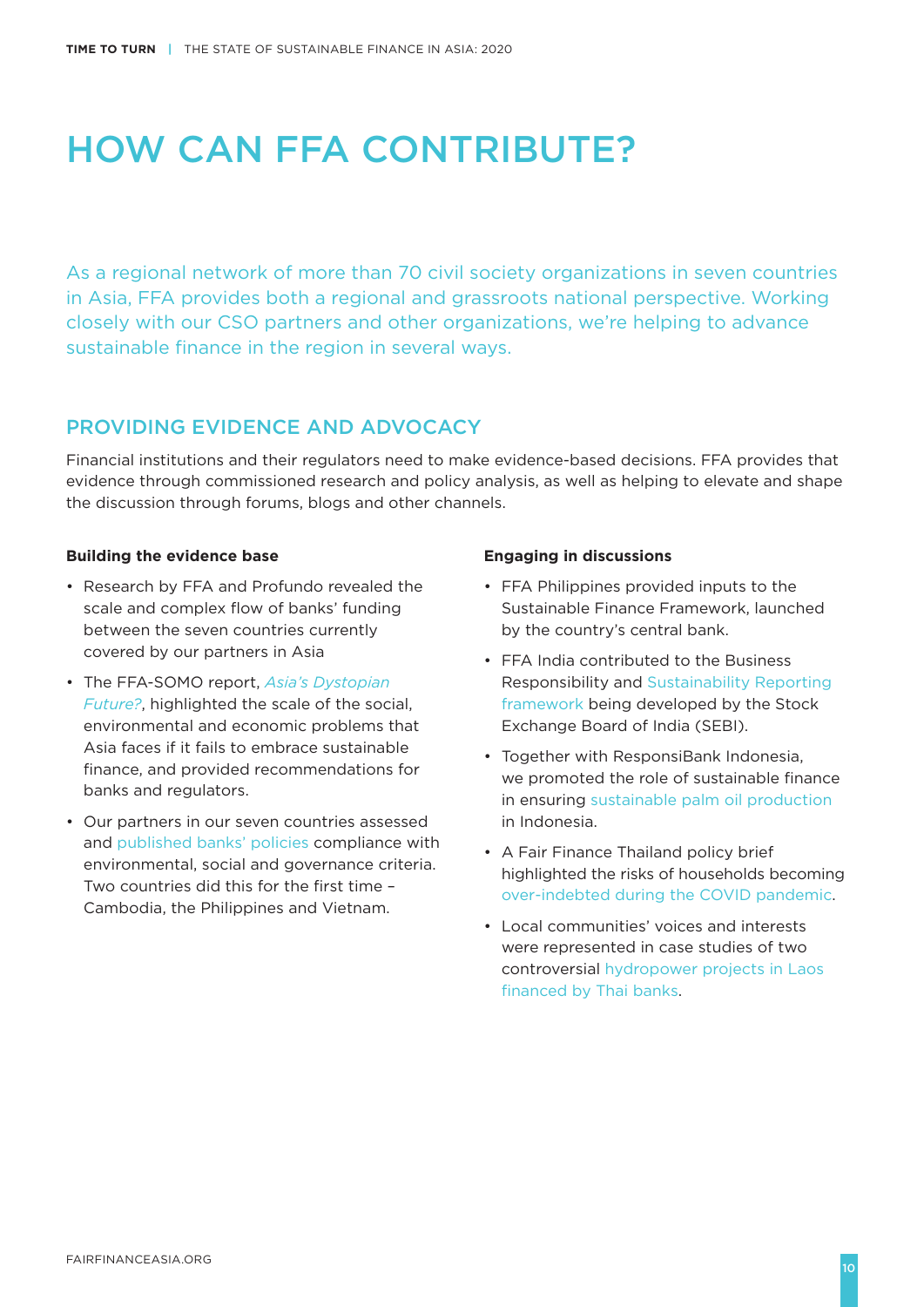### HOW CAN FFA CONTRIBUTE? (continued)

#### BUILDING CSOS' CAPACITY

During 2020, FFA held five regional capacitybuilding webinars, attended by more than 400 participants in total. These were complemented by regular, national-level training initiatives run by FFA's in-country partners. Some of the issues covered included:

- Training in Building Impactful Case Studies.
- Developing Effective Campaigns for Financial Sector Advocacy: Highlighting Environmental Risks & Challenges.

| FairFinance <sup>.</sup>                                             |                                                                                                                                                                                                                                                                                              | <b>sprofundo</b>                                                          |
|----------------------------------------------------------------------|----------------------------------------------------------------------------------------------------------------------------------------------------------------------------------------------------------------------------------------------------------------------------------------------|---------------------------------------------------------------------------|
|                                                                      | <b>TRAINING FOR THAI BANKERS ON</b><br><b>RESPONSIBLE LENDING POLICIES</b>                                                                                                                                                                                                                   |                                                                           |
|                                                                      | <b>SESSIONS</b>                                                                                                                                                                                                                                                                              |                                                                           |
|                                                                      |                                                                                                                                                                                                                                                                                              |                                                                           |
| Overview of<br>international<br>sustainability issues<br>& standards | <b>Voluntary ESG</b><br>standards for the<br>banking sector                                                                                                                                                                                                                                  | <b>How to develop</b><br>and implement<br>responsible lending<br>policies |
|                                                                      | 15 representatives from 7 Thai banks (out of the nine that Fair Finance<br>Thailand assesses the policies of every year) were present                                                                                                                                                        |                                                                           |
| <b>FAIR FINANCE ASIA</b>                                             | <b>CSRASIA</b>                                                                                                                                                                                                                                                                               | <b>DEALS.</b>                                                             |
| <b>INTEGRATING</b><br><b>FOCUS:</b>                                  | <b>HUMAN RIGHTS CONSIDERATIONS</b><br><b>INTO FINANCING DECISIONS</b><br>How human rights risks can be integrated into risk assessment<br>Due diligence processes of financial institutions<br>55 participation, with majority being from the Philippine financial sector<br><b>SPEAKERS</b> |                                                                           |

- Sustainable Finance in the Time of COVID: Advocacy in Changing National and International Landscapes.
- Financial Sector Regulators: Lessons Learned from the Bank of Thailand & Fair finance Thailand.

#### ENHANCING FINANCIAL INSTITUTIONS' UNDERSTANDING OF SUSTAINABLE FINANCE

We explain to financial institutions the core principles and benefits of sustainable finance, embodied in the Fair Finance Guide Methodology, and how they relate to practical implementation, such as systematically screening loans and investments for social and environmental impacts. Examples include:

- *Greening the Financial Sector*, attended by more than 40 national and international organizations, including the Asian Development Bank and the Vietnam Bankers Association, as well as speakers such as the Head of Sustainable Finance from the Philippines' BDO Unibank, organized by Fair Finance Vietnam.
- *Integrating Human Rights Considerations into Financing Decisions*, with speakers from Ausbil Investment Management, ELEVATE and the Thailand Community Resource Centre (CRC), organized by Fair Finance Philippines.
- *Addressing Supply Chain Risks and Trends in the Palm Oil Sector*, involving more than 180 participants, including 34 from financial institutions, organized by ResponsiBank Indonesia.
- *Worksop for Thai Bankers on Responsible Lending Policies*, with 15 participants from seven Thai banks, organized by Fair Finance Thailand.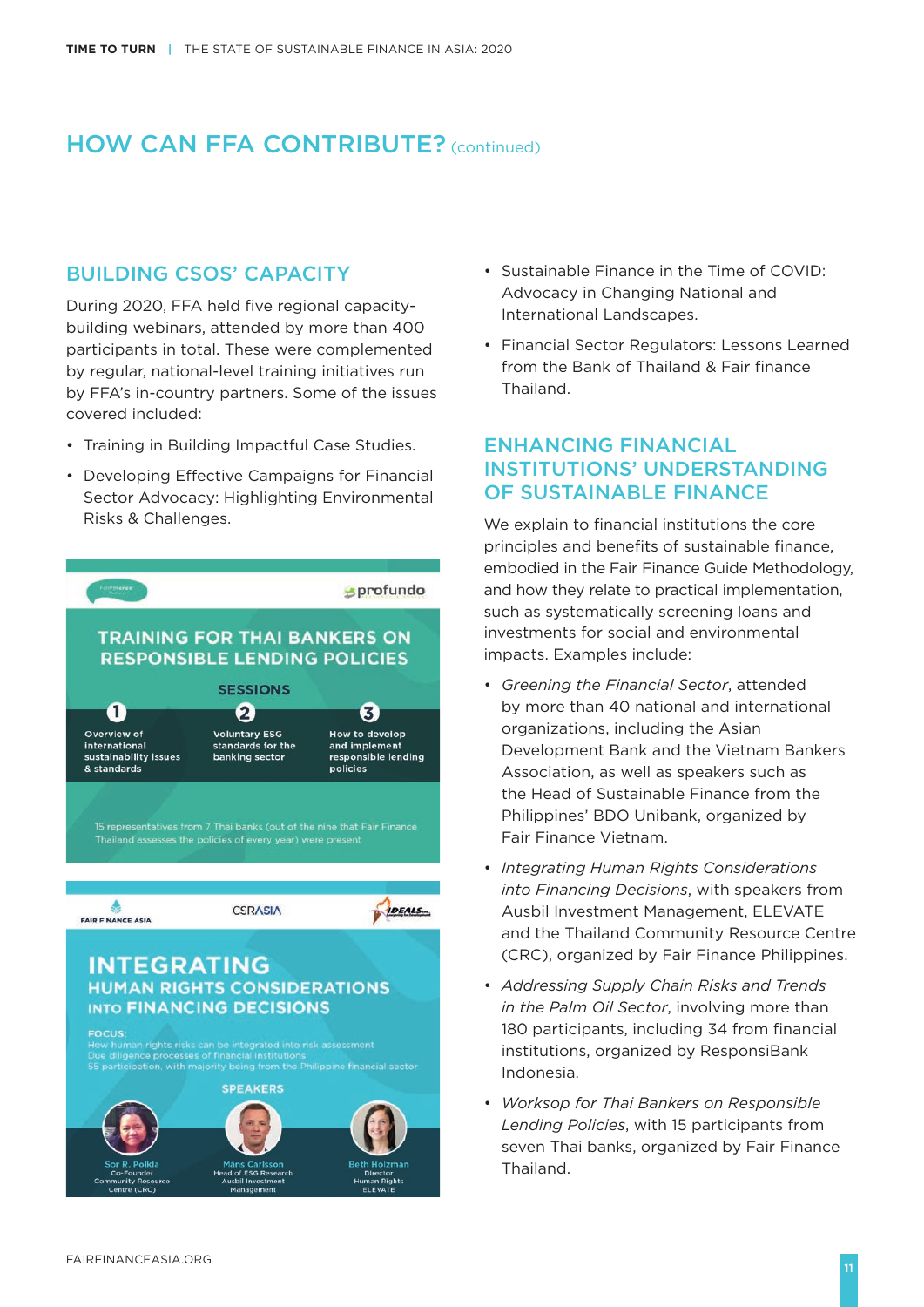### HOW CAN FFA CONTRIBUTE? (continued)

#### COMMUNICATING INSIGHTS AND **PERSPECTIVES**

We communicate on sustainable finance issues and developments to audiences in the public and private sector through a variety of channels, from Twitter and FaceBook through to our website. During the year, we not only trebled our Twitter followers and increased visitors to our site by 10 times, but also generated coverage in leading media outlets, such as *Reuters Breaking Views*, *Japan's Business Times*, and Singapore's top business radio station, *Money FM 89.3*.



#### the japan times **REUTERS**



#### COLLABORATING WITH OTHER **ORGANIZATIONS**

The complex regional and multi-sectoral nature of the challenges in advancing sustainable finance requires a collaborative effort involving a range of organizations. In addition to our network of Asian CSOs, and our affiliation with Fair Finance International, we work with an increasing number of international, regional and sectoral organizations and programmes.

For example, for our #DecadeOfAction roundtable launch of our FFA-SOMO report (see above), we brought together 10 leading international players, such as the IFC and Asia-Pacific Financial Forum, and UNEP-FI. We have also started to build sectoral engagement, for instance, providing inputs to strengthen the policy tool for the ASEAN Guidelines for Responsible Investments in Agriculture and Forestry together with Grow Asia, and GRAISEA.

#### OFFERING EXPERTISE THROUGH OUR CSO PARTNERS

The FFA network brings the following diverse experience and expertise:

- *The ResponsiBank coalition* in Indonesia is considered a valuable adviser to the national financial regulator (OJK) on environmental and social safeguards. The Indonesian coalition brings expertise on sustainable agricultural value chains, forestry, palm oil, and fossil finance.
- *Fair Finance Japan* has proven track record in in-depth research on the cross-border financing activities of Japanese FIs. Together with other local CSOs, they coordinate the No Coal Japan Campaign. The Japanese coalition brings expertise in labor rights, human rights, sustainable supply chains, and fossil finance.
- *Fair Finance Philippines* brings valuable expertise in land rights and sustainable livelihoods. Two other regional networks are members of the Philippine coalition: ANGOC (Asian NGO Coalition for Agrarian Reform and Rural Development) which works on food security in 14 Asian countries; and NGO Forum on ADB which focuses on holding Asian MDBs' financial intermediaries accountable to safeguarding and ESG standards.
- *Fair Finance Thailand* brings expertise in infrastructure finance, transparency, and accountability, and consumer empowerment. Among its members is International Rivers which works with a network of Asian CSOs on water governance in the Mekong and South Asia. The Thai coalition was also a highly engaged stakeholder in the development of the national BHR framework launched in 2019.
- *Oxfam* leads 3 FFA coalitions in Cambodia, India, and Vietnam.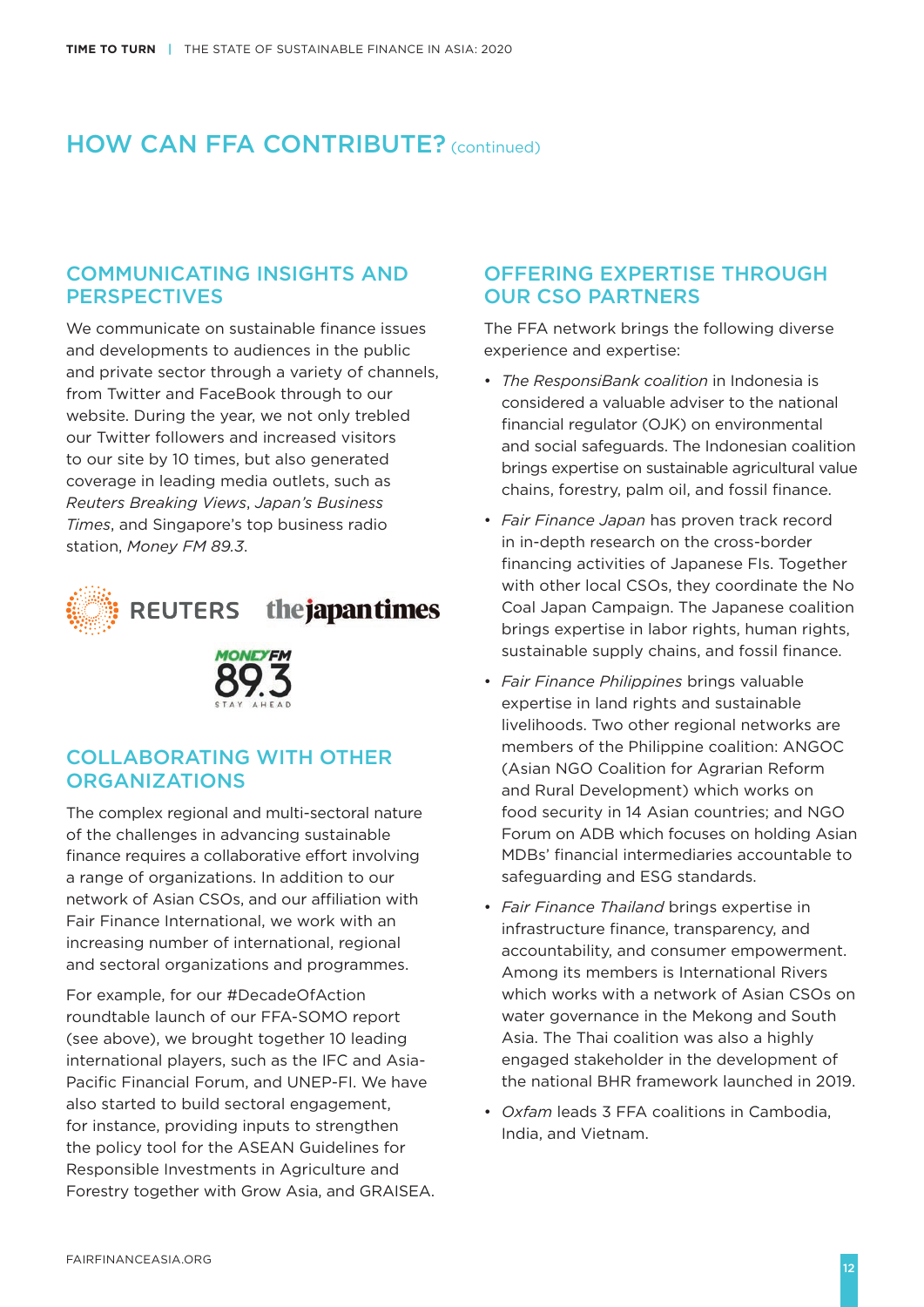## RECOMMENDATIONS FOR MOVING FORWARD

Financial regulators and supervisors have a crucial role to play in setting sustainability criteria for financial institutions. These requirements have to be mandatory, as experience has shown voluntary arrangements rarely deliver the desired results or at a much slower pace. Banks will need to significantly change how they operate and implement more concrete, time-bound actions if we are to achieve our shared commitments towards the SDGs and Paris Agreement.

Below we set out FFA's recommendations for financial regulators and supervisors, and banks, to help overcome the sustainability challenges – and realise the opportunities – in Asia.

#### FINANCIAL REGULATORS AND **SUPERVISORS**

- **Create an ESG level playing field in the form of mandatory regulatory or legally binding minimum requirements to avoid free riders among competing banks.** These requirements need to strengthen the ESG risk and impact assessment methods of the banks, as well as the defining and promoting lending to activities that contribute to social and environmental sustainability, and phase out lending that is not aligned with the Paris climate goals and the SDGs.
- **Build their capacity and resources for improving their supervisory scrutiny** of non-sustainability practices, incomplete risks assessments and capital buffer allocation by banks.
- **Provide different supportive tools to banks** in order to facilitate the implementation of the mandatory measures.
- **Develop a comprehensive socially and environmentally forward-looking scenarios**, which complement the currently developed scenarios that predict the consequences of climate change but tend to ignore social aspects. The scenario's will have to be adapted to what FFA countries need and how their banking sectors can adjust their operations.
- **Promote diversity in the banking sector** to support more agile and innovative banking services.
- **Identify and create fora for Asian regional coordination and cooperation** national financial authorities to support and strengthen the regulatory and supervisory measures on sustainable banking in the region.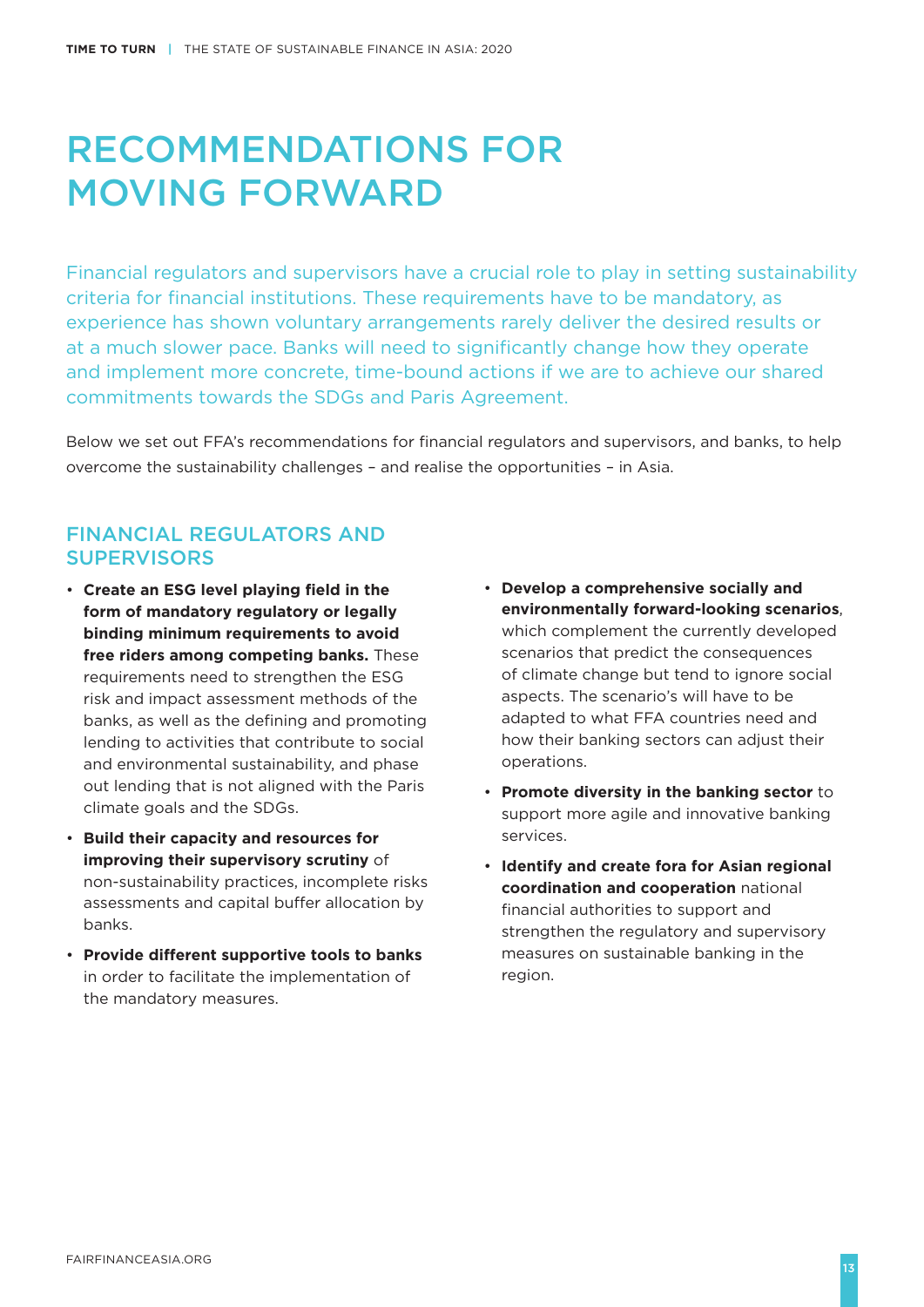### RECOMMENDATIONS FOR MOVING FORWARD (continued)

#### **BANKS**

- **Strategically re-align loans and underwriting services** so that they directly benefit climate mitigation, environmental resilience, and the promotion of respect for human rights and labour rights, in Asia.
- **Operationalise ESG risk management methodologies as well as sustainability impact assessments**, which fully take the long-term future into account. These risk assessments will require allocating appropriate capital reserves.
- **Obtain all necessary information from borrowers about potential negative impacts on sustainability**, and condition their financing agreements to ensure those negative impacts are averted and/or addressed swiftly.
- **Integrate high standards for due diligence processes** to prevent negative environmental. social and governance impacts on communities, people and planet.
- **Introduce remedial procedures and grievance mechanisms**, in case severe social and environmental damage has occurred anyway, and has to be paid for.
- **Develop innovative financial products that have positive ESG impacts**, advertise them, and proactively advise their clients, companies, or projects on how to achieve those positive outcomes with the bank's support.
- **Ensure transparency of the impacts the new strategies and processes** by providing full disclosure including on financial exposures to different industries and use of ESG information, and publishing that information in formats that are useful to different stakeholders including CSOs.